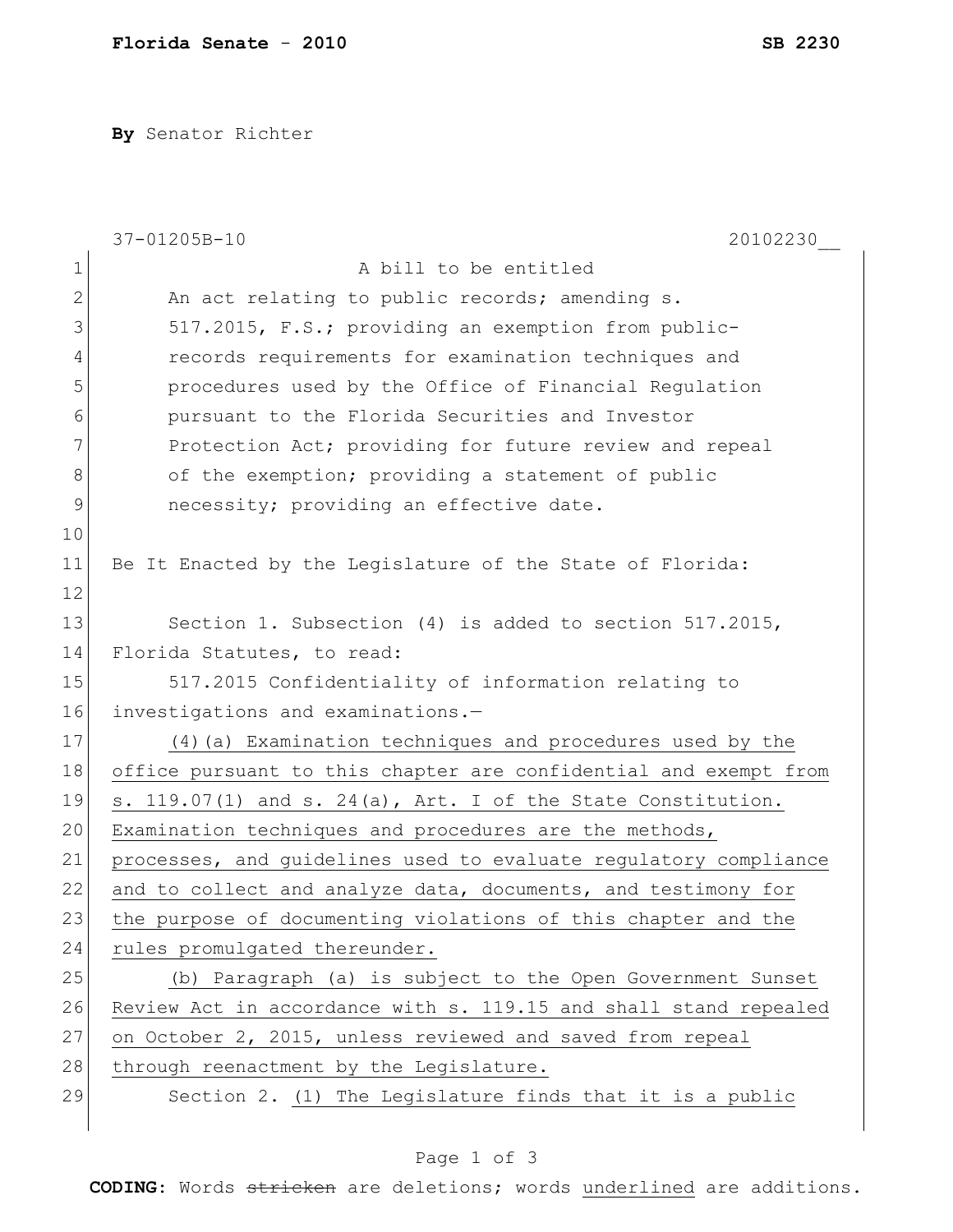37-01205B-10 20102230\_\_ 30 necessity that examination techniques and procedures used by the 31 Office of Financial Regulation pursuant to chapter 517, Florida 32 Statutes, the Florida Securities and Investor Protection Act, be 33 made confidential and exempt from  $s. 119.07(1)$  and  $s. 24(a)$ , 34 Art. I of the State Constitution. This exemption is necessary to 35 ensure the effective and efficient administration of the 36 examination program administered by the Office of Financial 37 Regulation under chapter 517, Florida Statutes, which would be 38 significantly impaired without the exemption. 39 (2) Examinations are an essential component of securities 40 regulation. The mere existence of an examination program fosters 41 regulatory compliance and deters fraud and abuse by industry 42 participants. Examinations often detect violations in their 43 early stages. This early detection allows corrective action to 44 be taken before significant harm can be done to investors. Due 45 to the importance of such examinations, state regulators devote 46 extensive resources to devising effective examination techniques 47 and procedures. 48 (3) Revealing examination techniques or procedures would 49 undermine the examination process and facilitate evasion of the 50 law. Any advance notice of the areas of inquiry to be explored 51 during an examination might prompt a person to conceal evidence 52 of deficiencies or fabricate evidence of compliance. Without the 53 exemption, the Office of Financial Regulation's ability to 54 uncover misconduct and evaluate policies and procedures through 55 the examination process would be significantly impaired. 56 (4) Additionally, without such an exemption the Office of 57 Financial Regulation's ability to participate in joint 58 examinations with other securities regulators would be impaired

## Page 2 of 3

**CODING**: Words stricken are deletions; words underlined are additions.